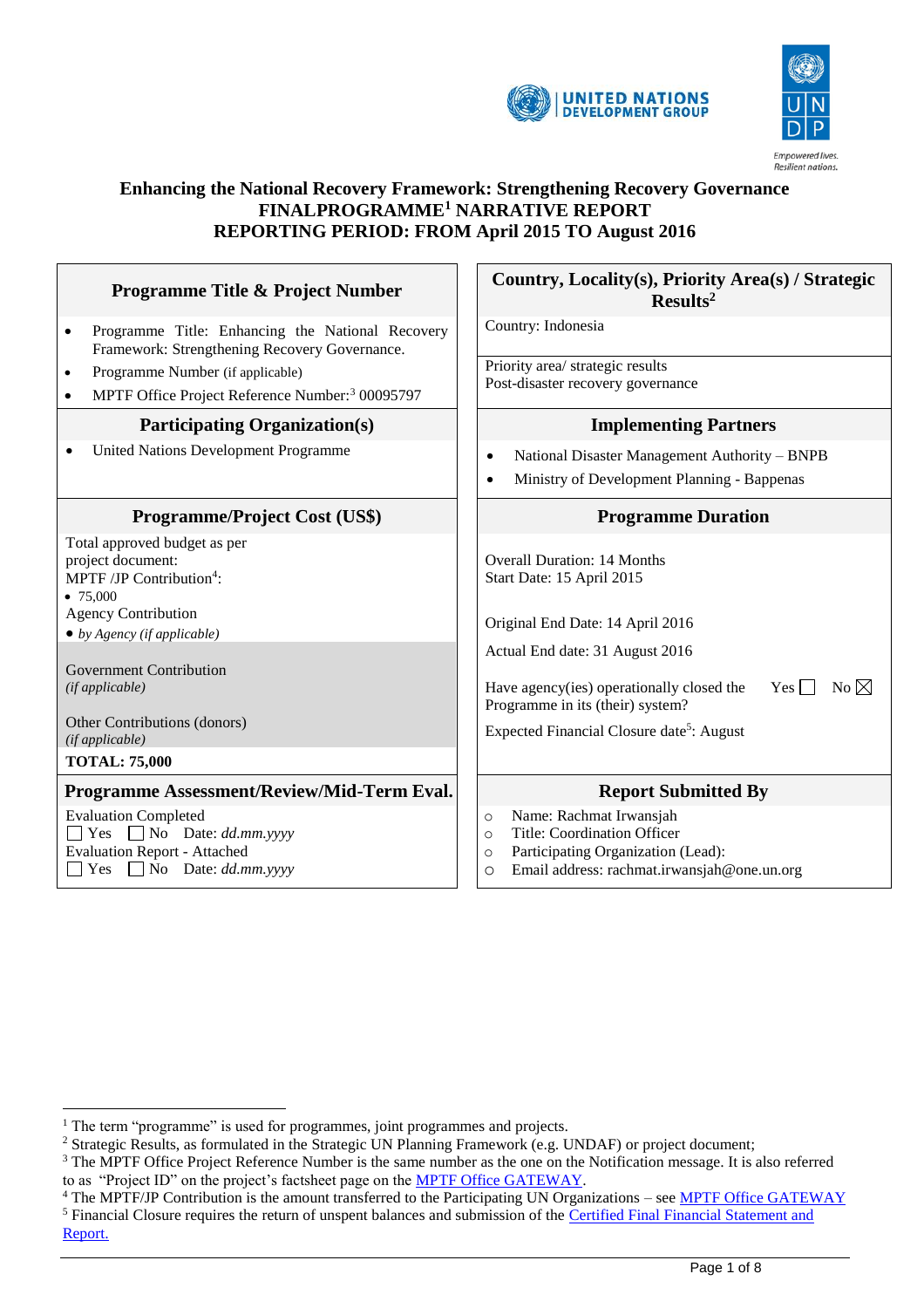## **FINAL PROGRAMME REPORT FORMAT**

#### **EXECUTIVE SUMMARY**

The Recovery Framework comprises of the phases of recovery actions, namely preparation, assessment, planning, implementation, monitoring and evaluation. These are stipulated in several regulations serving as the guidance for implementing recovery activities in post-disaster areas, such as Regulation of the Head of BNPB (*Peraturan Kepala/Perka* BNPB) No. 17/2010 on the General Guidelines for the Implementation of Rehabilitation and Reconstruction, *Perka* No. 15/2011 on Post Disaster Needs Assessment, *Perka* No.5/2012 on Monitoring and Evaluation of Rehabilitation and Reconstruction.

In practice, each of the phases have been addressing imperatives within the following domains of Policy/Regulations, Institutional Arrangement, Technology/Methodology, Management Information System, and Funding Scheme. The domains may and will grow along with the growing sophistication of the framework. Among the five domains within the recovery framework, the policy/regulations domain is quite advanced since the Indonesian Government has enacted a number of policy/regulations governing Recovery. Any more work to be pursued in this domain will be taken up by the Government of Indonesia utilizing its own budget. On the domain of technology/methodology for recovery, Indonesia has invented home grown instruments for assessment (PDNA and ERNA), planning (Action Plan for Rehabilitation and Reconstruction), and monitoring (Longitudinal Study and prototype of Disaster Recovery Index). These products are invented out of recovery measure practices and empirical evidences in Indonesia and incorporating international insights. Accumulatively these products will make up knowledge in recovery whose management is strengthened by a separate project implemented by the World Bank.

Considering the above and the limited amount of available funding and time frame, this Strengthening Recovery Governance project focused on the domains of Funding Scheme and Institutional Arrangement of recovery to enhance Government of Indonesia's overall recovery framework. The strengthening of recovery funding scheme has taken into account of the experiences in mobilizing funds from various sources, including the government, international aid institutions, and other non-government domestic entities. The experiences and lessons learned from running the IMDFF-DR/IDF (Indonesia Multi Donor Fund Facility for Disaster Recovery/ Indonesia Disaster Fund) and financing the Action Plan for Rehabilitation and Reconstruction for each of the disaster-stricken areas were valuable and informative in search of feasible and sustainable funding scheme. It also learned from the implementation of a number of regulations issued to guide the recovery funding scheme, in which problems were found in the decisionmaking process of funding allocation and fund disbursement which often delay, disrupt, and slow down the recovery process. The project has also invested in strengthening the IDF especially its secretariat to facilitate and lend support for addressing the issues of recovery institutional arrangement and recovery funding scheme within the overall recovery framework. The provided capacity development assistances to IDF Secretariat were focusing to strengthen the Secretariat in carrying out its role as a facilitator for policy advisory, by assigning the documenting and reporting tasks to the secretariat personnel and by the process of producing recommendations for the recovery governance and funding scheme.

#### **I. Purpose**

The expected outcome of the project is the Government of Indonesia is prepared for implementing efficient and effective recovery measures. The achievement of outcome is contributed by the following outputs:

- 1. The roles and responsibilities of recovery stakeholders from the government, civil society, private sector, and international aid community are prescribed in writing which is open for improvement and updating when required.
- 2. The recovery financing scheme by the Government of Indonesia is formulated presenting recommendations to related stakeholders.
- 3. The documentation and reporting system of the IDF Secretariat are operational and functional.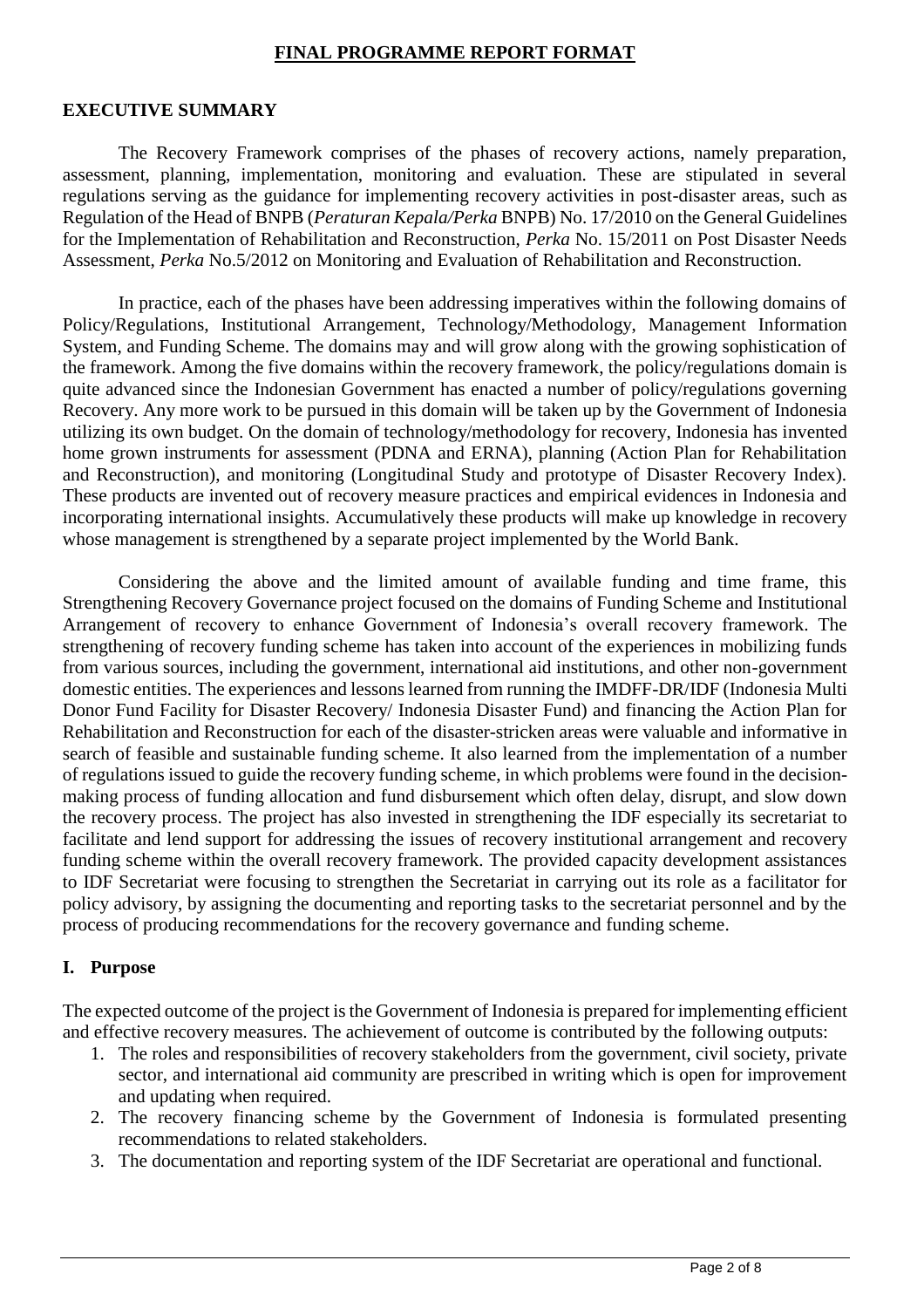## **II. Assessment of Programme Results**

## **Output 1. The roles and responsibilities of recovery stakeholders from the government, civil society, private sector, and international aid community are prescribed in writing which is open for improvement and updating when required**.

Building on the previous institutional scanning on the proponents of disaster management, especially in the area of recovery in Indonesia, the mapping exercise be expanded to include international aid organizations active in Indonesia. One consultant recruited to develop the paper on recovery governance and underwent desk study, field visit to recovery project sites, and interview with disaster risk management stakeholders at national and sub-national. The scope of work for this study on recovery governance are as follows:

- 1. Providing complete information on policy, planning, institutional and financing aspects of disaster risk management in Indonesia
- 2. Conduct analysis on those aspects in post-disaster governance in Indonesia
- 3. Providing option/recommendation for strengthening governance in disaster risk management
- 4. Identify potentials and recommendations to improve the role of Indonesia Disaster Fund as one of the efforts to strengthen the governance of disaster risk management in Indonesia.

The final paper on recovery governance has been produced and presented in series of public consultation workshop organized by the project and IDF Secretariat. The paper provides more detail decryption on the analytical process and specific recommendations on policy, planning, institutional arrangement, and financing in recovery governance.

# **Summary of Paper**

The substantive assessment and analysis process of recovery governance were done by identifying the policy, planning, institutional and financing aspects of disaster risk management in the country, especially for pre-disaster and post-disaster recovery phases. This approach was employed considering the abovementioned aspects are closely inter-connected even though in applied in different phases (predisaster and post-disaster). Moreover, those aspects are also interconnected with regular development initiatives thus ideally able to provide feedback to national and local development planning agendas as the mean of mainstreaming DRM. Emphasis is also given to analyze the roles of IDF as a financing/trust fund facility managed by the Government of Indonesia and utilized foreign grants as post-disaster recovery funding resource to complement the government funding and/or facilitate quick-wins interventions to set the foundation for government recovery programme (catalytic role). IDF has been active in assisting postdisaster management since 2010 and focusing on early recovery initiatives, which aims to address gaps, catalyze recovery activities and complement recovery intervention finance by state budget.

## **Output 2. The recovery financing scheme by the Government of Indonesia is formulated presenting recommendations to related stakeholders.**

This output intends to support the Government of Indonesia to adopt a recovery financing scheme that is handy, agile, and yet accountable for financing timely recovery measures. Noting the complexity of financial arrangement and delivery, a scheme is proposed at this stage to be further elaborated in time into policy and technical guidelines, mechanism and its derivative instruments. One consultant recruited to develop the paper on recovery financing and worked together with the consultant for recovery governance as financing is part of governance. The scope of work for this study on recovery financing are as follows:

- 1. Reviewed the existing institutional scanning document,
- 2. Conducted bilateral discussions and consultations with relevant stakeholders to produce the draft document, which prescribes the roles and responsibilities of stakeholders in recovery,
- 3. Conducted focus group discussions, and a workshop of larger audience to provide feedbacks and inputs to improve the draft document;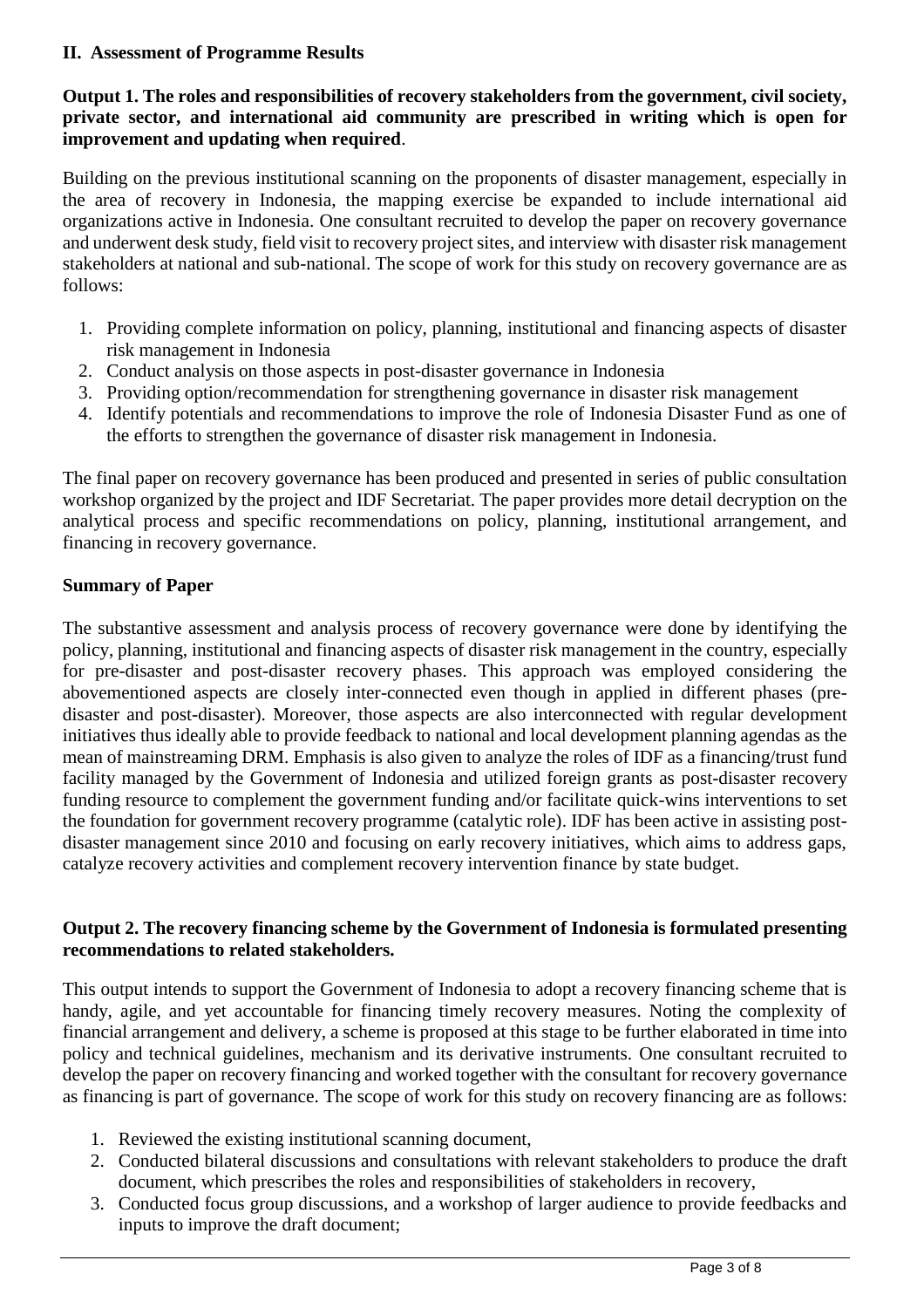4. Finalized the draft document based on relevant feedbacks and comments from the FGDs and workshop. Submitted the report to IDF Secretariat for their deliberation and processing.

The paper on recovery governance has been produced and presented in series of public consultation workshop organized by the project and IDF Secretariat. It provides more detail decryption on the analytical process of recovery financing management, which also includes the aspects of institutional arrangement and budget planning mechanism, and the proposed recommendations.

## **Summary of Paper**

The Government of Indonesia has set up institutions and sufficient funds for disaster management that are supported with financing instruments ranging from regulations and policies for implementation, monitoring and evaluation. However, many stakeholders still consider improvements to the existing funding instrument are needed in order to address the emerging issues in disaster risk management such as the agility to provide recovery funds, regulation overlaps and dependency to national government funding assistance. Therefore, the assessment and analysis for recovery financing were emphasized to identify improvement for government recovery financing system that ideally able to 1) adapt to the characteristics of disasters in Indonesia, 2) be processed swiftly and correctly to maintain agility, and 3) meet the administration and accountability in accordance with the regulations.

In order to provide a clear picture of the expected improvement for recovery financing system, the study for this output has underwent the processes; 1) review and analyze the disaster management funding application in Indonesia including the relevant legislation and issues surrounding the implementation practices and 2) identify the suitable recommendations for improvement in terms of regulation and implementation. Based on the findings and analysis, recommendations for recovery financing have been formulated and emphasized on the following key aspects:

- 1. Mechanism to accelerate funding distribution for post-disaster rehabilitation and reconstruction initiatives.
- 2. Synchronization regulations that guide the operational of disaster management funding e.g. financial management, procurement of goods and services, decentralized local government regulations, and others.
- 3. Optimize and encourage contribution from local government annual budget particularly for rehabilitation and reconstruction.
- 4. Develop insurance scheme as an alternative to the government funding for post-disaster management.

## **Output 3. The documentation and reporting system of the IDF Secretariat are operational and functional.**

The project hired support staff to design and implement the guidelines and manual of documentation and reporting as part of the overall IDF operating procedure. Three consultants recruited and each responsible to:

- 1. facilitate the refinement of administrative proses in IDF Secretariat,
- 2. develop monitoring and reporting framework of IDF supported project, and
- 3. develop the communication and publication strategy for IDF.

On the administrative proses, it highlighted that IDF has continuously strengthen its operation following the expansion of IDF scope to cover all phases in disaster risk management. Yet at the same time IDF need to maintain its operation flexible yet accountable to cope with the changes of policies and typology of disaster risk management in country and strengthen its capacity to provide advisory roles in term of enabling synergy between programmes and ensuring the application of policies in adequate manner.

Analysis of the current monitoring, reporting and evaluation framework for IDF supported projects has been developed. It observed the structure and flow in monev processes, division of functions within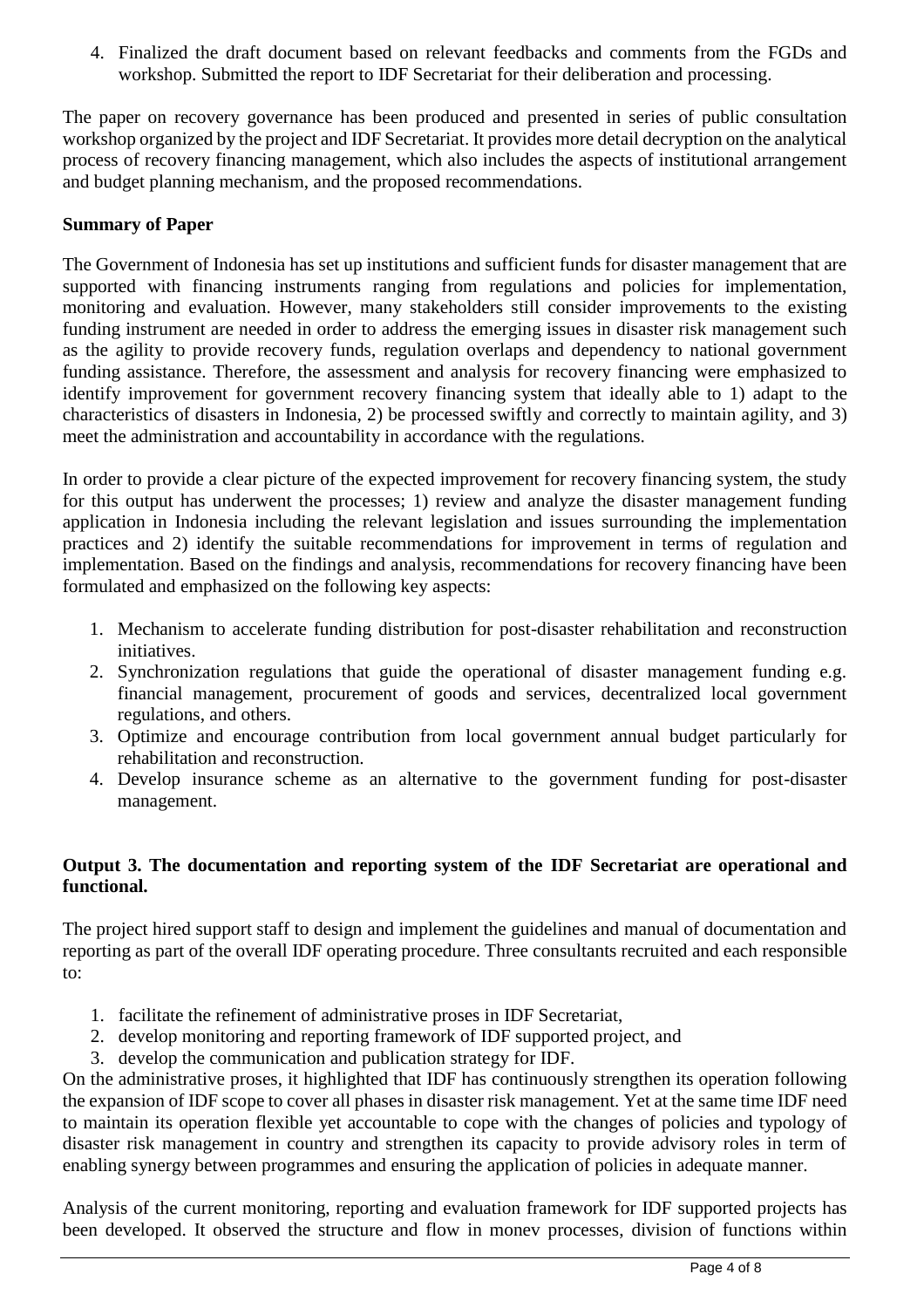internal IDF and external parties engaged with IDF funding, and reporting mechanism. Formats of data collection and monitoring for the 2 funding windows in IDF have been formulated as well.

A guideline to undertake better communication and publication material has been produced. It provides standard information on IDF's organization identity and guidance on publication and communication such as the use IDF logo and its partners, ethics on publication and communication, management of digital media services, and dealing with pers. The consultant also produced outlines of IDF publication material consisting of website content, profile/portfolio, and campaign on DRR targets including the actions plan to produce the materials. It is expected the materials will be used in a donor conference event to promote IDF as an effective trust fund facility to support disaster risk management initiatives in Indonesia.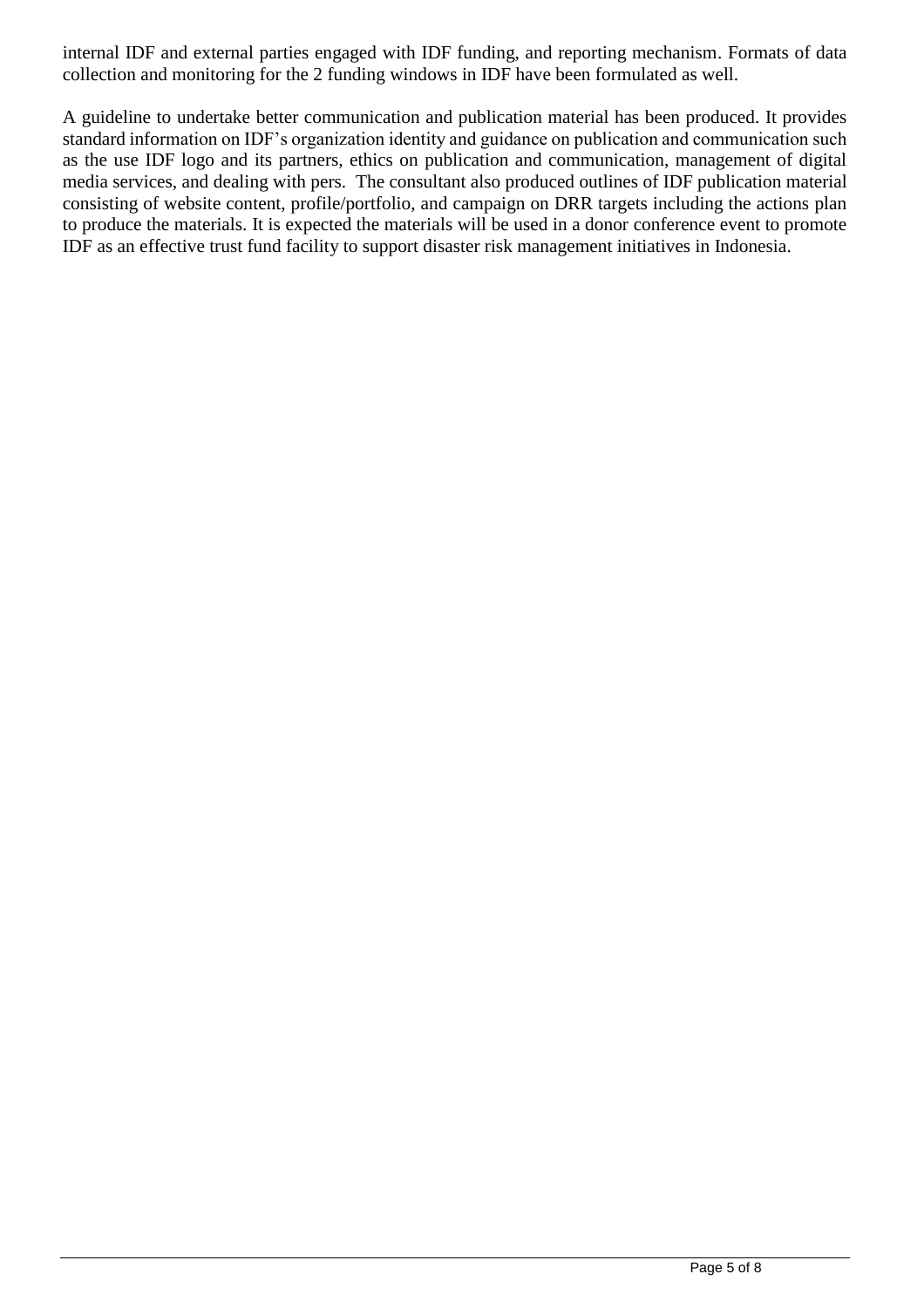Using the **Programme Results Framework from the Project Document / AWPs** - provide details of the achievement of indicators at both the output and outcome level in the table below. Where it has not been possible to collect data on indicators, clear explanation should be given explaining why.

|                                                                                                                                                                                                                                                                  | <b>Achieved Indicator Targets</b>                                                                                                                                                                                               | <b>Reasons for Variance with Planned</b><br>Target (if any) | <b>Source of Verification</b>                                                |  |
|------------------------------------------------------------------------------------------------------------------------------------------------------------------------------------------------------------------------------------------------------------------|---------------------------------------------------------------------------------------------------------------------------------------------------------------------------------------------------------------------------------|-------------------------------------------------------------|------------------------------------------------------------------------------|--|
| Outcome 1 <sup>6</sup>                                                                                                                                                                                                                                           |                                                                                                                                                                                                                                 |                                                             |                                                                              |  |
| Government of Indonesia is prepared for implementing efficient and effective recovery measures                                                                                                                                                                   |                                                                                                                                                                                                                                 |                                                             |                                                                              |  |
| <b>Output 1</b><br>The roles and responsibilities of recovery<br>stakeholders from the government, civil<br>society, private sector, and international aid<br>community are prescribed in writing which<br>is open for improvement and updating when<br>required | <b>Option Paper on Recovery</b><br>Governance at the National Level<br>and Sub-National Level<br>prescribing options and<br>recommendations for the<br>institutional arrangement<br>governing the recovery work in<br>Indonesia | N/A                                                         | <b>Recovery Governance</b><br><b>Study Report</b><br>Workshop material       |  |
| <b>Output 2</b><br>The recovery financing scheme by the<br>Government of Indonesia is formulated<br>presenting recommendations to related<br>stakeholders.                                                                                                       | The recovery financing scheme by<br>the Government of Indonesia is<br>formulated presenting<br>recommendations to related<br>stakeholders.                                                                                      | N/A                                                         | <b>Recovery Financing Study</b><br>Report<br>Workshop material               |  |
| Output 3<br>The documentation and reporting system of<br>the IDF Secretariat are operational and<br>functional                                                                                                                                                   | <b>IDF</b> Guidelines and Manual on<br>Documentation and Reporting and<br>the Reports                                                                                                                                           | N/A                                                         | <b>Reporting Format</b><br>Guideline for<br>Communication and<br>Publication |  |

 $\overline{a}$ 

<sup>6</sup> Note: Outcomes, outputs, indicators and targets should be **as outlines in the Project Document** so that you report on your **actual achievements against planned targets**. Add rows as required for Outcome 2, 3 etc.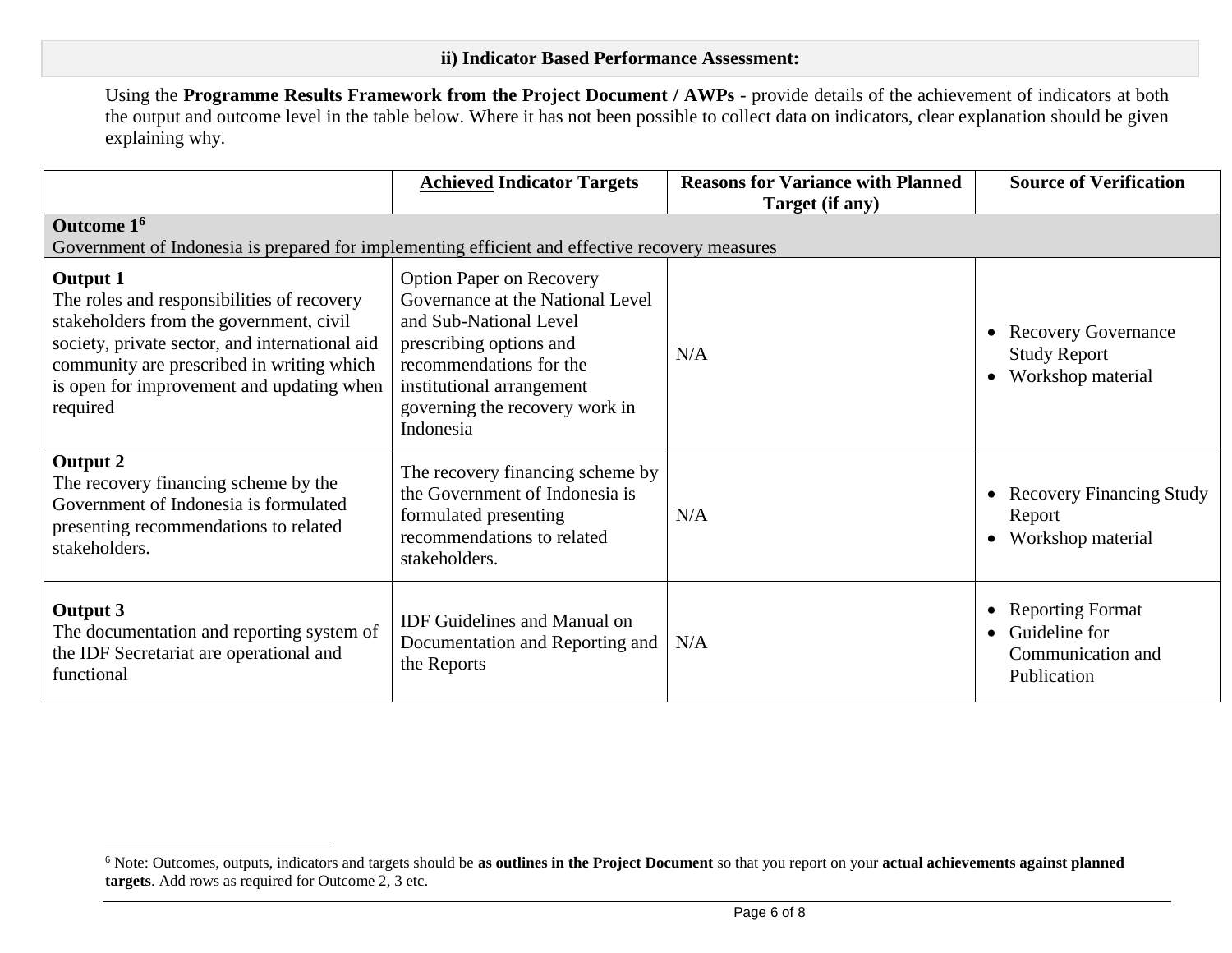## **iii) Evaluation, Best Practices and Lessons Learned**

In general, the papers on Recovery Governance and Recovery Financing have able to indicate some areas of improvement needed in both domains as the recommendation. This recommendation need to be transformed into a concrete follow up actions involving various technical and coordinating government agencies. To do so, it is perceived that the Government of Indonesia need to address a commitment building process across relevant sectoral government agencies/ministries first then later continued with the exercise to develop collective intergovernment actions plan. This approach need to be maintained strategically by IDF Secretariat/Bappenas and within the right time frame such as during the early stage of sectoral ministry fiscal budget planning process. Bappenas as the coordinating ministry for planning together with IDF Secretariat should take the lead in advocating the importance of strengthening recovery governance as a collective work of relevant line ministries with clear contribution of resources. Dependency toward donor contribution should be minimize because it will less in the future following the status of Indonesia as middle-income country.

## **iv) A Specific Story (Optional)**

## **Problem / Challenge faced:**

- Delays occurred in undertaking the dissemination of project outputs to wider stakeholder. The delays occurred mostly between Q4 2015 and Q1 2016 where securing the proposed agenda has been challenging due to conflicting schedule with National government planning cycle where most of the government officials were occupied with the finalization of Mid-term National Development Planning (RPJMN) for 2014-2019, preparation of Line Ministry's Strategic Plan (Renstra), and Annual Programme Work Plan (RKP).
- Challenge in aligning the project intervention with other project for Knowledge Management Support implemented by World Bank due to different operational timeline (pace), modality (on budget on treasury) and grant partnership issue of WB with GoI.
- Challenge faced by IDF Secretariat personnel with regards to their dual roles to serve the Ministry and secretariat. The IDF Secretariat is attached to Bappenas (Ministry of Development Planning) and in many cases ad-hoc assignments from the Ministry to the personnel were more dominant compare to their actual assignment.

## **Programme Interventions:**

- Proposed extension of project document from May 2016 to August 2016.
- Organized and participated in IDF coordination meetings to present the progress and discuss the subsequence follow actions that should be accommodated by the Knowledge Management Support project.
- Advocated IDF Technical Committee to establish assignment of dedicated personnel for IDF Secretariat personnel

## **Result (if applicable):**

- The IDF Steering Committee granted the project time extension with no cost-implication
- The WB has confirmed to undertake follow actions as recommended by the IDF technical committee and allocated financial resource. Yet the distribution of funding is subject to the finalization of their umbrella partnership agreement with GoI.